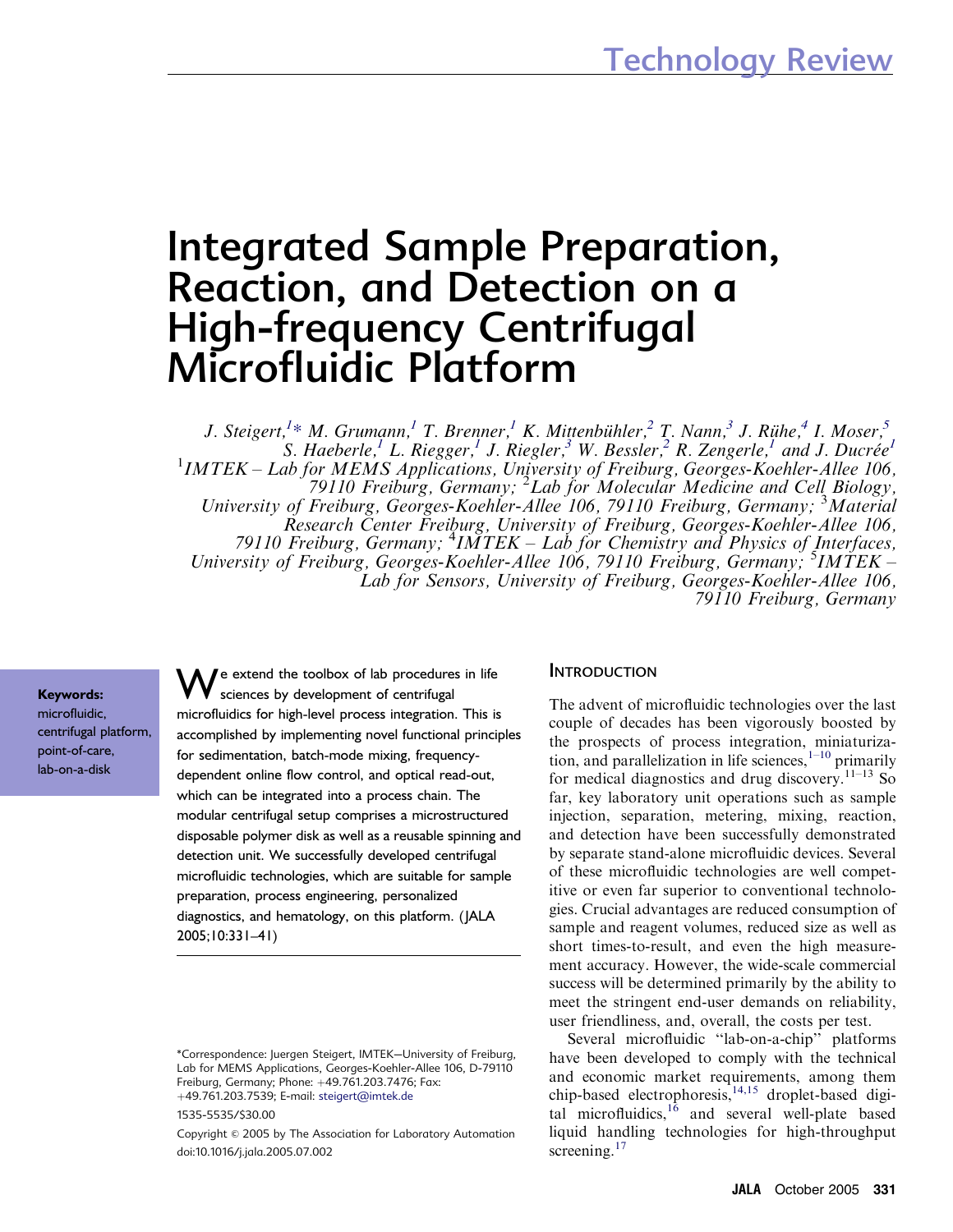<span id="page-1-0"></span>

Figure 1. A disk with the format of a conventional compact disc (CD) and 24 integrated microfluidic structures. The centrifugal force  $F_{\nu}$ induced on a liquid plug within a channel points in the radial direction. In the reference frame rotating with the disk and liquid with a flow velocity  $u$ , the Coriolis force  $F_C$  acts perpendicular to the centrifugal force.

We describe a novel and versatile centrifugal microfluidic lab-on-a-chip platform. The modular setup of such a ''labon-a-disk $^{18-27}$  comprises a reusable macroscopic detection unit and a spinning drive in which a possibly disposable polymer disk typically hosting passive microstructures is placed.28–32 The disk characteristically features inlet ports for the sample and reagent uptake as well as microchannels and microstructures where the sample is transported and processed $33-40$  by the interplay of centrifugal (volume) forces and capillary (surface) forces. The nature of the final step can be the collection of the processed substance or the read-out of an assay result, depending on whether an analytical assay,  $41-43$  a preparative procedure,  $44,45$  or a synthesis has been implemented in a lab-on-a-disk system. Numerous ''lab-on-a-disk'' products have already been launched in the market.46–53

The paper is structured as follows. The subsequent sections describe the basic centrifugal operating principles to realize laboratory unit operations such as flow control and metering, particle (blood) sedimentation as well as mixing in batch mode and continuous flow. Afterwards, read-out

concepts for two common types of bioanalytical assays, that is, colorimetric absorbance assays and (multiplexed) fluorescent immunoassays, are outlined. Finally, our development toolbox comprising prototyping<sup>[54](#page-10-0)</sup> and flow visualization techniques<sup>[55](#page-10-0)</sup> to rapidly arrive at problem-specific solutions is presented.

#### FLOW CONTROL AND METERING

Diagnostic point-of-care systems require a fully integrated process chain from the preparation of an untreated sample of human whole blood obtaining an analytical result. The basic laboratory unit operations for analytical applications are flow control and metering. Liquid samples are inserted into the microstructured channels near the center of the polymer disk and transported by centrifugal force  $F_{\nu}$  towards the radial direction<sup>[33](#page-9-0)</sup> (Fig. 1). The flow velocity u depends on the frequency of rotation  $\nu$  and the channel geometry.<sup>33,36,56</sup>

When the resulting flow is observed from a noninertial reference frame rotating at the spinning frequency (i.e., with the disk at rest), an apparent Coriolis force  $F_C$  component



Figure 2. (A) Simulation (CFDRC–ACE + )<sup>[81](#page-10-0)</sup> of the switching of flow between the two outlets on an inverse Y-structure based on the Coriolis force. (B) The experimental switch structure. The Coriolis-induced redirection of flow into the right outlet can be clearly recognized.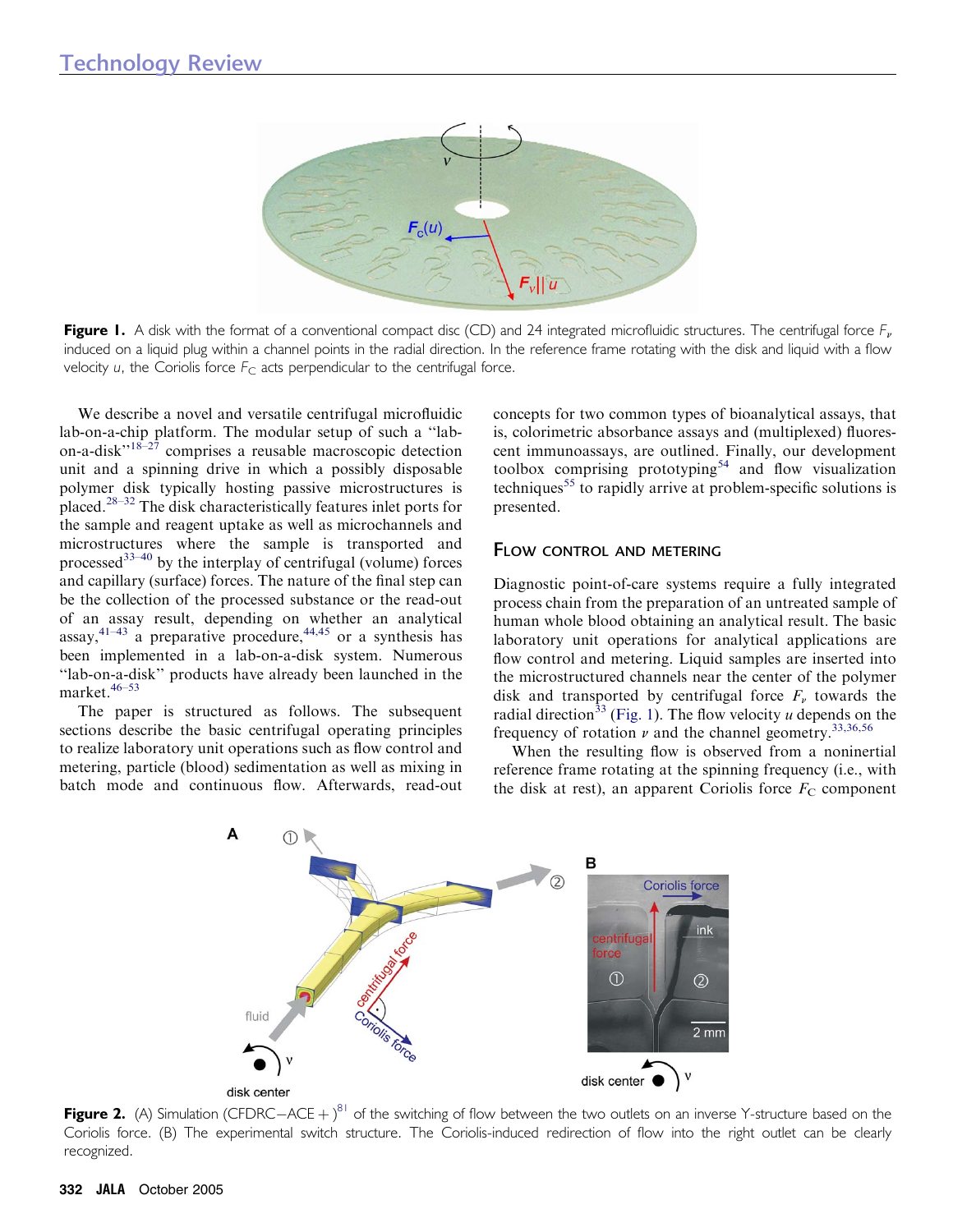

Figure 3. Metering structure based on a capillary burst valve. (A) The fluid network is filled with an undefined sample volume. (B) After the metering chamber is filled, the residual fluid is cut off. (C) The disk spins above a critical frequency  $v_c$  and the capillary burst valve breaks. Thus the precisely metered sample volume is purged out of the metering chamber.

arises, which is perpendicular to the radial direction ([Fig. 1\)](#page-1-0). We show that beyond a critical frequency of typically a few  $100$  rad s<sup>-1</sup>, which can be readily reached by a drive unit, the transverse Coriolis force  $F<sub>C</sub>$  prevails over all other forces including the strong centrifugal force  $F_{\nu}$ . This allows a user to switch the liquid in a channel without additional external actuators.34–36 This effect is demonstrated by a flow switch in a symmetrically structured Y-channel [\(Fig. 2\)](#page-1-0).

If Coriolis effects did not exist, the flow would be evenly split among the two outlets. However, a dominating Coriolis force  $F_C$  induces a bias, eventually directing 100% of the flow into one particular outlet, which can be addressed according to the direction of rotation. This Coriolis force  $F<sub>C</sub>$  can, for instance, be implemented as a frequency-dependent switch for a sequence of centrifugal flows in preparative protocols.

The so-called capillary burst valves<sup>22,27,57</sup> (Fig. 3) are used to stop the centrifugally driven flow at a hydrophobically coated constriction up to a critical frequency threshold  $v_c$ . This burst frequency of the passive valve is determined by the radial length and the radial position of the metered liquid plug as well as the contact angle of the coating and the geometric cross section of the constriction at the time of fabrication.

In combination with an overflow channel, these hydrophobic valves can also provide a metering function (i.e., they define a volume). After filling the entire fluidic network with liquid of an excess volume (Fig. 3A), the liquid is stopped at

the outlet of the metering chamber by a capillary burst valve. The residual liquid is cut off in a separate waste outlet by spinning below the burst frequency  $v_c$  of the valve (Fig. 3B). Surpassing  $v_c$ , the liquid is then purged out of the metering chamber (Fig. 3C). We designed metering structures from the mL-range down to the nL-range with an extremely high reproducibility, for example, a 300-nL volume is metered with a quality of  $CV < 5\%$ .

## BLOOD SEDIMENTATION

An important objective in medical diagnostic systems is the integration of the full process chain from the preparation of a patient's whole blood obtaining an analytical result. The first unit operation is usually the separation of red blood cells (RBCs) from the plasma for subsequent analysis. Although several microfluidic approaches for a batch separation of blood have been presented so far,<sup>18,23,47</sup> a robust and integrable separation structure essential for complete ondisk processing is lacking. The rotating platform is well suited to this task because of the intrinsic sedimentation. The RBCs possess a higher mass density (about 6%) with respect to the surrounding plasma. These particles are consequently driven by a centrifugal field toward the bottom of a chamber. Our three-stage continuous flow separation scheme<sup>[44](#page-9-0)</sup> is depicted in Figure 4.



Figure 4. (A) Continuous flow scheme in our three-stage separation structure. A blood sample flows from the metering chamber via the drain channel into the decant chamber for final separation. (B) Decant chamber: purified plasma overflows into a separation reservoir while the cellular pellet remains at the bottom of the decant chamber.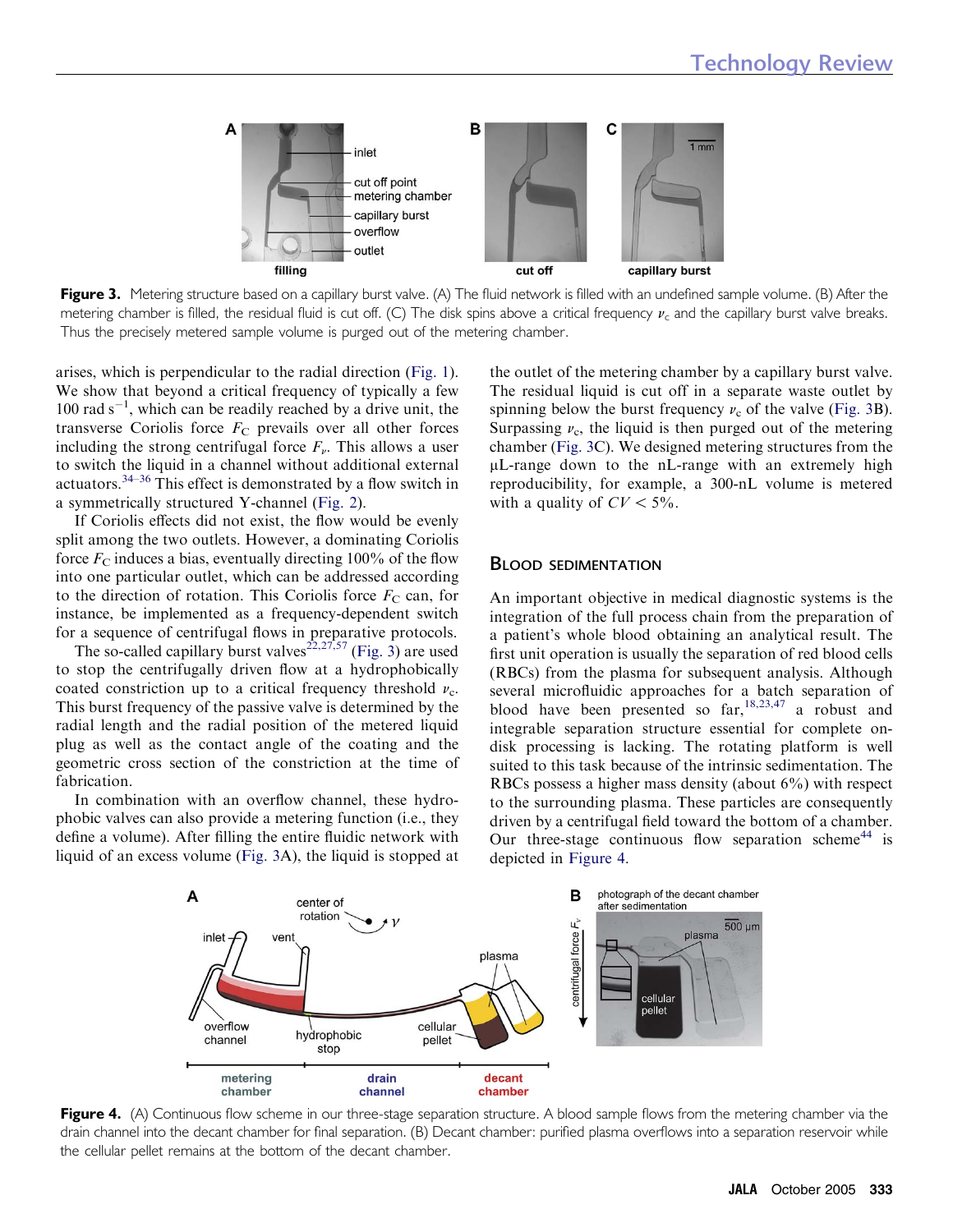First, the metering chamber is filled by capillary action with a droplet of human whole blood extracted from the fingertip while the disk is at rest. Afterwards a sample volume of  $5 \mu L$  is metered under moderate rotation (*w*12 Hz) between an overflow channel next to the inlet and a hydrophobic stop at the outlet of the chamber. Beyond a burst frequency of 15 Hz, sedimentation is initiated through the drain channel into the decant chamber where preseparated blood accumulates. The volume capacity of this decant chamber slightly exceeds the volume fraction of the cells. Therefore, only purified plasma with a cell concentration of less than 1% overflows into a subsequent reservoir where it is available for further processing. This way,  $2 \mu L$  of plasma is retrieved from the initial  $5 \mu L$  whole blood sample. The separation time of this continuous centrifugation scheme is governed by the flow resistance of the drain channel. Typical separation times of 20 s can be achieved at spinning frequencies of 40 Hz.

# STOPPED-FLOW ''BATCH'' MIXING

After metering, an immunological assay, to be completely integrated on a miniaturized platform, typically features a mixing and/or dilution step at stopped flow. Here it is crucial to implement rapid mixing. However, because of the strictly laminar conditions in microfluidic systems, mixing is limited by diffusion.<sup>[58](#page-10-0)</sup> The only way to accelerate mixing is by reducing the diffusion length, which has successfully been achieved in our approach by implementing two strategies. In the first approach, magnetic beads that are prefilled in an ondisk mixing chamber pass upon spinning a set of conventional permanent magnets resting in the lab frame. $45,59,60$ These magnets are specifically aligned to periodically deflect the magnetic beads. Instead of applying a time varying magnetic field, we rotate the chamber generating a timeoscillating magnetic force on the magnetic beads. In consequence, the beads are periodically deflected radially inward and outward inducing chaotic advection to the liquid phase by means of the Stokes drag (Fig. 5). In addition, the beads can be used as solid phase on which a reactive layer can be coated, so that the reaction with target molecules in a sample is accelerated.



Figure 5. Magnetohydrodynamically enhanced mixing in a chamber filled with beads.

In the second approach (''shake-mode''), the sense of rotation is frequently reversed.<sup>[61](#page-10-0)</sup> This way, the inertia of the liquid induces twisting patterns significantly reducing the diffusion length (Fig. 6).

In our mixing chamber, we experimentally observed a drastic reduction in the characteristic mixing time,  $45,61$ from 7 min for mere diffusive mixing to 3 s for plain inertial mixing and down to 1.3 s by the magnetic bead enhanced mixing. By combining the mixing with beads and inertia, the mixing time could even be cut down to 0.5 s ([Fig. 7\)](#page-4-0).

## CONTINUOUS-FLOW MIXING

We also extended the centrifugal microfluidic platform to facilitate high-throughput continuous flow applications. This continuous flow scheme uses the centrifugal volume force  $F_{\nu}$ generated by the rotating drive to both pump and mix the liquid educts. The hydrodynamically induced mixing is based on the velocity-dependent Coriolis pseudo force  $F<sub>C</sub>$  impacting flows in the rotating frame of reference. The centrifugal force  $F_\nu$  generates a parabolically shaped component of the velocity field, which leads to a nonuniform distribution of the transverse Coriolis force  $F<sub>C</sub>$ . The stirring induced by transverse advection in a radial microchannel under rotation is controlled by the speed of rotation.<sup>33–35</sup> Because of the highflow rates attributed to the favorable interplay of the strong centrifugal force  $F_\nu$  with a large channel cross section, our experiments and accompanying simulations demonstrate high throughputs at extremely reduced mixing times. These



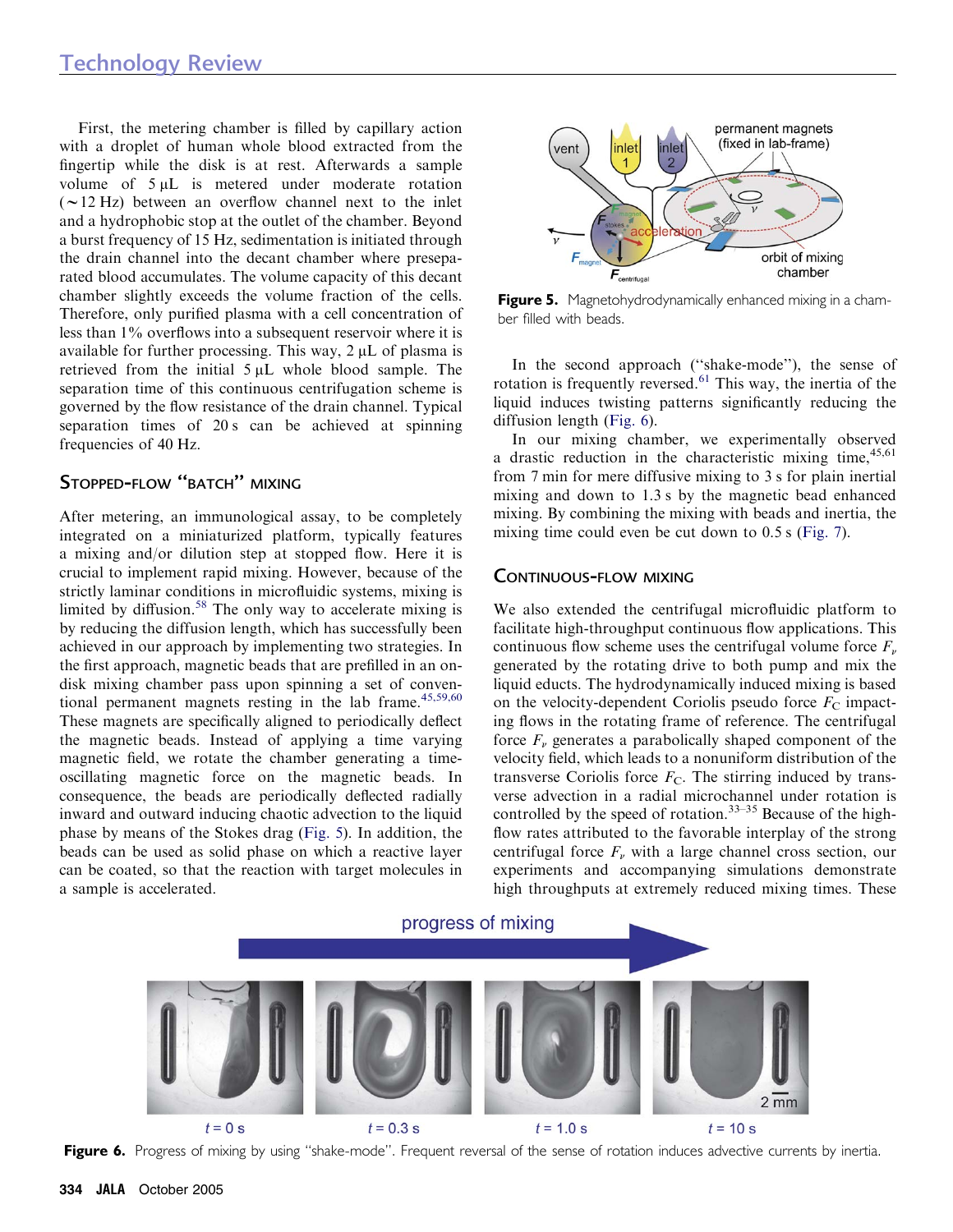<span id="page-4-0"></span>

Figure 7. Decrease of unmixedness as mixing proceeds: as a benchmark, a characteristic mixing time  $\tau$  is defined as the 1/e-decay of the mixing state. Compared to mere diffusion with  $\tau = 7$  min, bead-based magnetohydrodynamic mixing in alternating spinning mode accelerates the mixing process by three orders of magnitude.

characteristics are favorable for applications in chemical microprocess engineering.37–40

A commonly used strategy to reduce the diffusion length is the multilamination of continuous flows.<sup>62–64</sup> Figure 8 shows the realization of a split-and-recombine laminator,  $35$  based on the transverse advection effect. The initial AB flow pattern is split into three substreams while the Coriolis force  $F<sub>C</sub>$  leads to an inversion of the pattern within the central channel. Thus, an ABAB lamination pattern is formed after the recombination of the substreams.

#### READ-OUT OF COLORIMETRIC ASSAYS

The final step of an assay is the read-out. For colorimetric assays, we developed a simple and robust optical concept to enable precise and sensitive read-out.[42](#page-9-0) A major inhibitor for the implementation of colorimetric assays on miniaturized lab-on-a-chip platforms is the relatively short optical path length through the measurement chamber, which is limited by the physical dimensions of the system. Several approaches to prolong the optical pathway by an optical on-chip guidance of the interrogating beam have been pursued,<sup>[65](#page-10-0)</sup> for example, based on embedded optical waveguides,  $66,67$ integrated microlenses,  $68$  optical fibers,  $69,70$  or total internal reflection.71–73

Our concept of optical beam guidance is based on the total internal reflection at V-grooves that are monolithically integrated at the rear side of the chip [\(Fig. 9\)](#page-5-0). The probe beam impinging perpendicular to the upper chip surface is deflected by an overall angle of  $90^\circ$  into the plane of the chip. The absorbance length is thus extended by a factor of 10 compared to the path length for direct incidence of 1 mm. Both the simplicity and performance of this novel concept are demonstrated by a glucose assay of human whole blood on a simple and rugged lab-on-a-disk setup comprising a laser diode, a detector, and an exchangeable polymer disk, which is readily amenable to standard polymer micromachining techniques.

The polymer disk features fluidic and optical elements to perform colorimetric assays. The fluidic elements provide ports for sample and reagent uptake connected to a combined mixing and measurement chamber. The liquid transport is entirely controlled by the centrifugal force  $F_{\nu}$ [\(Fig. 10](#page-5-0)).

This read-out strategy is successfully validated by the determination of glucose, hemoglobin, and alcohol in human whole blood. We use a sample droplet of untreated human whole blood from the fingertip. After the uptake of sample and reagent, the liquids are centrifuged in a measurement chamber. The diffusion-limited speed of the reaction is enhanced by inertially induced advection using the ''shake-mode".<sup>[61](#page-10-0)</sup> Next, the RBCs in the measurement chamber are



Figure 8. Coriolis-force based advective mixing within a split-and-recombine laminator. (A) A simulation (CFDRC-ACE + ) $^{81}$  $^{81}$  $^{81}$  of the induced advection based on the Coriolis force. (B) Multilamination after recombining of the flows.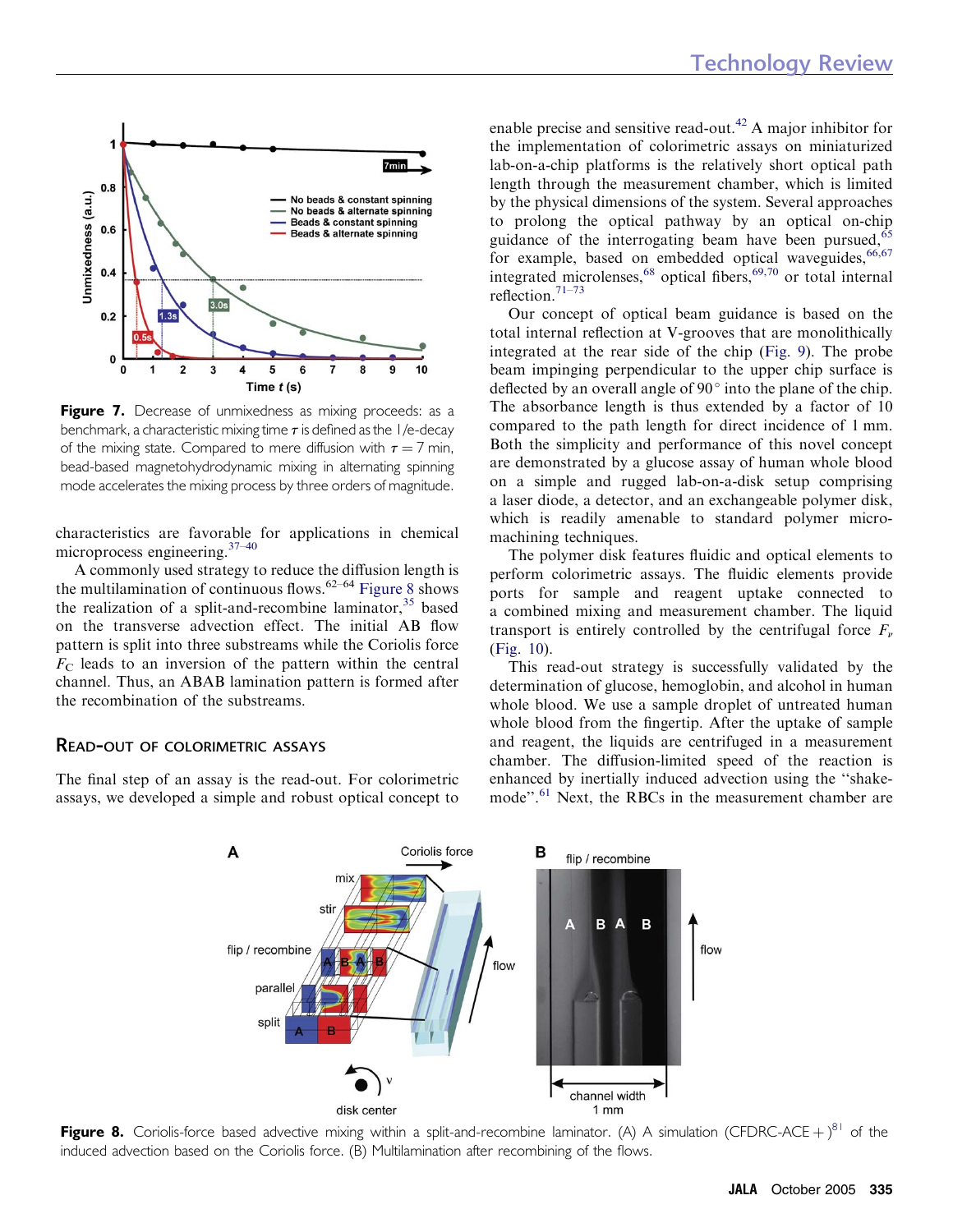<span id="page-5-0"></span>

Figure 9. Concept of on-chip optical beam guidance by total internal reflection. The concept significantly extends the optical path length,  $l_{\rm opt}$ , on a flat monolithic polymer disk for sensitive colorimetric absorption measurements compared to direct incidence. (A) By spinning the disk, the sample and reagent liquids are transported from their respective inlets into the measurement chamber. (B) Next to the measurement chamber, integrated V-grooves deflect the beam into and out of the disk plane.

sedimented out of the optical pathway. Unlike membranebased blood filtration, this integrated sedimentation step makes the eventual measurement of the glucose concentration independent of the hematocrit.

To shorten the time-to-result of the enzymatic assay, the increase of the absorbance is monitored in real-time during constant spinning and the saturation values, defined by the biochemical reaction, are extrapolated by a regression fit to



Figure 10. Frequency protocol to conduct a colorimetric glucose assay. After the disk is placed on the spinning drive, the sample and the reagents are loaded into their respective inlet reservoir. Next, the liquids are transported into the measurement chamber by means of the centrifugal force. Mixing is completed within 5 s by frequently reversing the sense of rotation (''shake-mode''). The initial glucose concentration is determined during spinning to allow disk-based real-time monitoring of biochemical processes.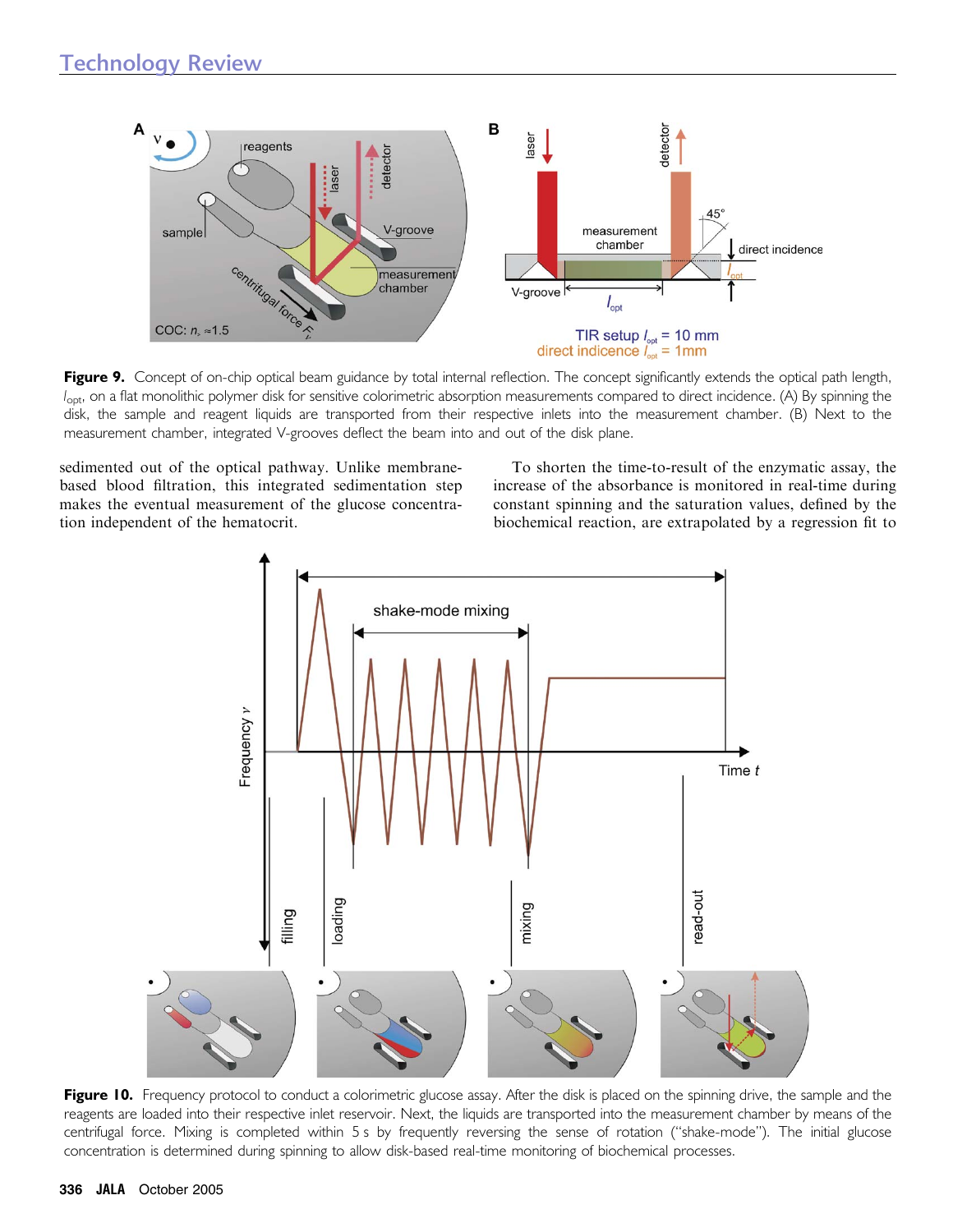<span id="page-6-0"></span>

Figure 11. (A) Real-time read-out of the colorimetric assay and extrapolation of the saturation value to shorten the time-to-result. After mixing, the increase of absorbance is recorded for  $t = 45$  s, and the saturation value is extrapolated by regression fit to the recorded data points. (B) Results of glucose determination with human whole blood as sample and measurement of the saturation value.

the recorded data points (Fig. 11A). This real-time method drastically reduces the time-to-result from several minutes to about 50 s. To show the linearity of the assay, we plotted the saturation values against the glucose dilution series (Fig. 11B).

It can be seen that the disk-based colorimetric glucose assay shows an excellent reproducibility of  $CV = 4\%$ , an outstanding lower limit of detection  $c_{\text{LOD}} = 200 \mu M$ , and a high degree of linearity ( $R^2 = 0.997$ ) over the physiologically and pathologically required area. To run internal calibrations and rule out noise effects, a symmetric fluidic structure with a reference chamber can be integrated. This robust and cost-effective approach can be readily adapted for enzyme-linked immunosorbent assays.

#### READ-OUT OF BEAD-BASED FLUORESCENCE IMMUNOASSAYS

We developed an optical concept for multiplexed bead-based fluorescence immunoassays on miniaturized microfluidic devices. Polystyrene beads are swollen in an organic solvent



Figure 12. Procedure of a threefold multiplex fluorescence immunoassay on quantum-dot (QD) beads. The beads are first functionalized according to their color tag (the bead ID) with a certain capture protein, mixed and then loaded into the disk-based detection chamber. Next, the serum containing the target antigens is transported into the detection chamber and the specific antigen–antibody complex is formed. After washing, the detection antibodies specifically bind to these antigen–antibody complexes. A final washing step completes the assay procedure.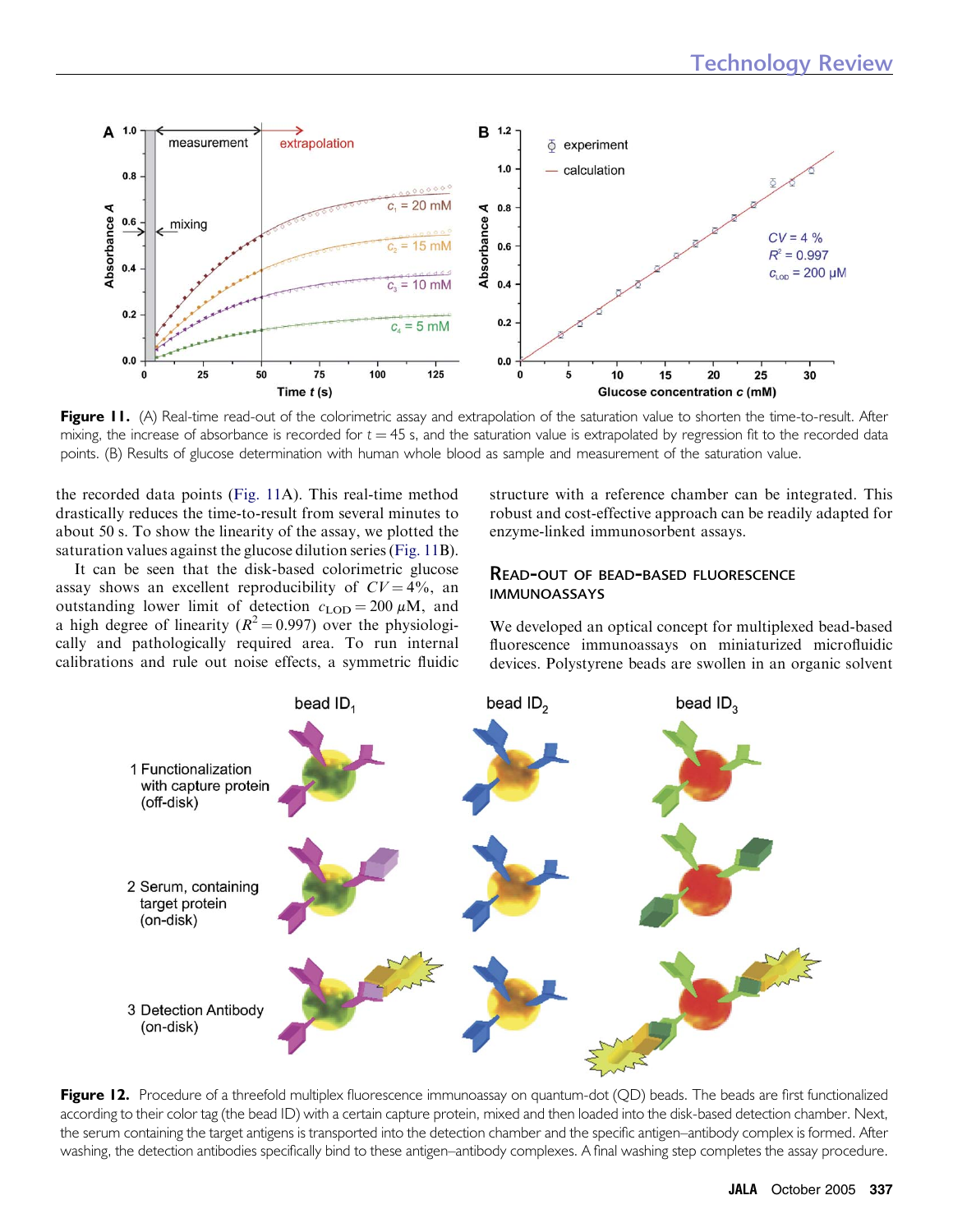

Figure 13. Aggregation of a bead monolayer in the detection chamber. A suspension of beads is driven by the centrifugal force  $F_p$ . (A) The beads are piled up in the measurement chamber at an aggregation edge. (B) A rhombus-like aggregation chamber with an aperture angle of 60° fosters hexagonal aggregation patterns, which lead to the highest package density.

suspending quantum-dots (QDs) of a given color.<sup>74–77</sup> QDs excel with their broadband excitation, spectrally sharp emission, and stability against photobleaching, thus allowing a high degree of parallelization. They, therefore, can be detected by an inexpensive setup comprising a conventional CCD-camera and an LED as well as two optical filters. To implement a fluorescence immunoassay, the QD-encoded beads are first functionalized with capture proteins [\(Fig. 12](#page-6-0)).

Next, the beads are loaded into the miniaturized device where they aggregate in the form of a highly periodic monolayer in front of a geometrical barrier.<sup>78,79</sup> Suspensions of beads with  $150 \mu m$  diameter are loaded into a flat chamber measuring  $200 \mu m$  in depth by a continuous flow. With the depth smaller than a bead diameter  $(100 \mu m)$ , the outlets act as barriers to the beads and force them to accumulate in the chamber. Therefore, the decisive impact parameters are the geometry, particle concentration of suspension, and inlet pressure. A rhombus-like aggregation chamber with an aperture angle of  $60^\circ$  fosters hexagonal aggregation patterns leading to the highest package density (Fig. 13).

By spinning of the disk, centrifugal forces  $F_\nu$  control flow rates and thus incubation times at high accuracy to carry out the standard steps of a fluorescence immunoassay, that is, the delivery of the sample, detection of antibodies, and washing. In a two-step read-out procedure<sup>[41](#page-9-0)</sup> using the same camera and LED, a fluorescence image of the bead-incorporated QDs is first captured while using a long pass filter. An image processor localizes the beads and identifies their respective color tag in a (statistically) very reliable manner. In the second step, the specific antigen–antibody binding on the bead surface is measured via the mean fluorescence intensity of the FluoSphereTM-labeled detection antibodies, which are spectrally selected by a band pass filter (Fig. 14). Compared to standard fluorochromes, the FluoSpheresTM provide highly amplified fluorescence intensities in the range of two orders of magnitude.



Figure 14. Image of aggregated quantum-dot (QD) beads and image processing. (A) Detection chamber with three types of QD-labeled beads. (B) Results of the first image processing routine to identify the bead center and the bead tag (color ID). First, the center of the beads is localized. Then, the color values of all pixels within a circle around the bead center are compared to a template of set values of the QD types and the beads are assigned to a color ID. (C) The assay results are measured by averaging the fluorescence signal within a circle around the bead center.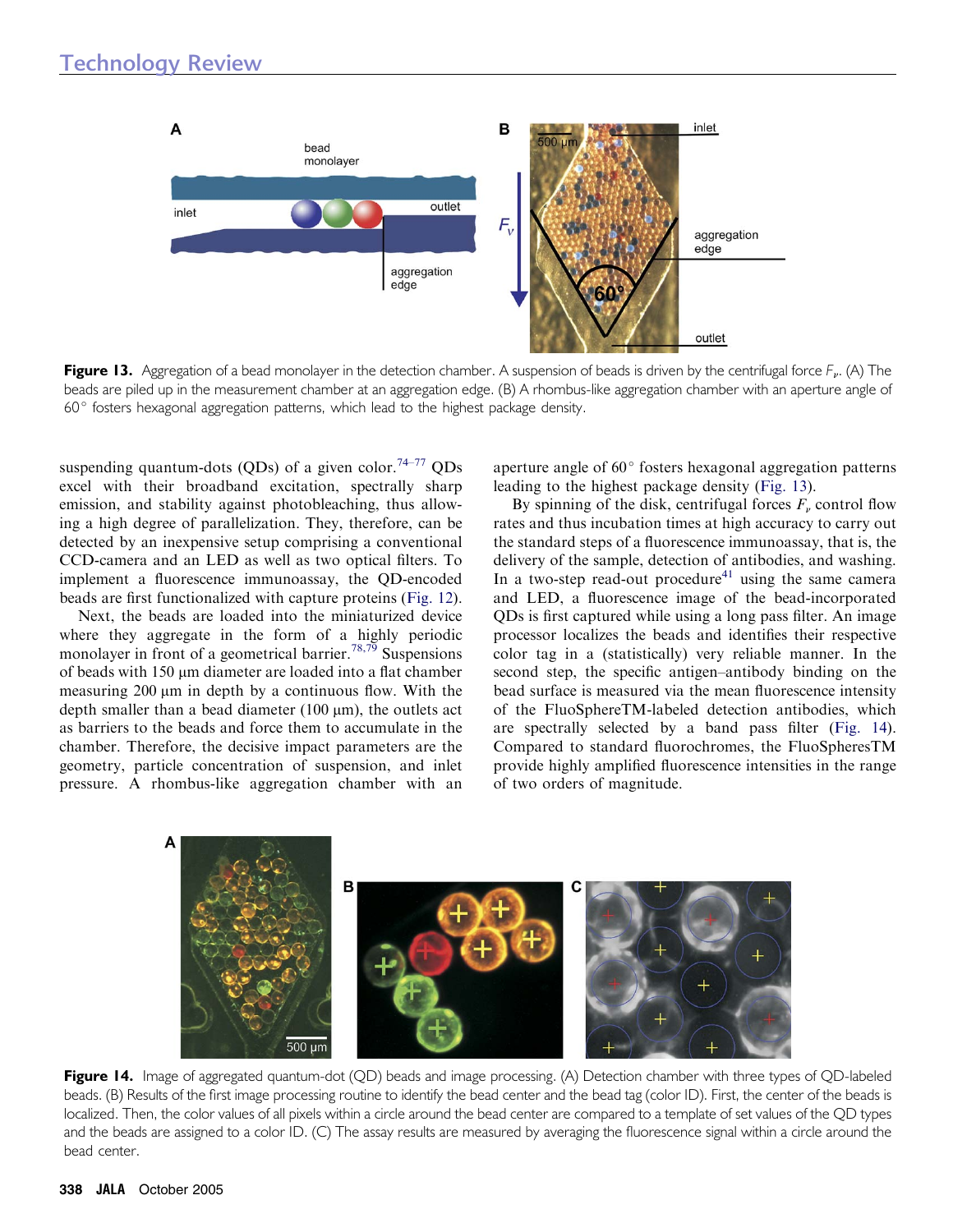

Figure 15. Applying the read-out procedure, we obtain our pilot Hepatitis-A assay curve, which clearly allows to determine the state of protection by Hepatitis-A vaccination (limit at 10 international units/ml).

To demonstrate the feasibility of a multiplexed disk-based fluorescence immunoassay with the QD-encoded beads, a dilution series is run. It starts from standard human serum (Paul Ehrlich Institute) containing a known concentration of Hepatitis-A antibodies as target protein ([Fig. 12](#page-6-0)). The measured curve (Fig. 15) clearly allows to distinguish the state of protection by Hepatitis-A vaccination (10 international units per  $ml^{80}$ ).

#### DEVELOPMENT PLATFORM

To rapidly arrive at custom-tailored applications, we also established a backend process development platform, comprising a stroboscopic measurement setup to observe microflows on the disk spinning at high frequency,  $55$  capabilities for CFD-simulation,  $34,81$  and the prototyping including microstructuring, surface modification, and sealing. The time-critical structuring is accomplished by SU-8/PDMS mastering and subsequent replication in cyclic oletin copolymer (Topas) by hot-embossing.[54](#page-10-0) Ready-to-use disk prototypes are obtained within less than 3 days, thus expediting the iterative design process of functional elements.

#### CONCLUSIONS AND OUTLOOK

We developed a comprehensive set of laboratory unit operations for flow control, sedimentation, metering, mixing as well as absorption and multiplexed fluorescence detection schemes, which can be seamlessly integrated into our novel centrifugal microfluidic platform. This opens the way for porting common applications, for example, in the preparation of biological samples, microprocess engineering, and medical diagnostics, to small bench scale platforms. We presented case studies of absorbance and fluorescence immunoassays showing that complete assay protocols can be automated and time-to-results appreciably reduced. Furthermore, the generic rotational symmetry of the disk

suggests to place several channels on the same disk that can be used to process a set of protocols sequentially or even simultaneously. Also a multiparameter screening can be performed on the same disk, either channelwise or even in a single channel by multiplexing with color-encoded beads.

Apart from performance issues, the success of microfluidic technologies is tightly linked to a competitive pricing. The contact-free transmission of force as well as the optical detection allows to modularize the system into a reusable ''macro'' component incorporating all active and moving parts (rotary engine) as well as the detection unit (lasers and spectrophotometer). This way, all ''micro'' parts can be reduced to their functional essence, that is, passive microstructures with no moving parts in planar, low aspect ratio architectures, which can be fabricated in a very economic fashion, for example, by industrial scale micromachining techniques such as hot-embossing or injection molding.

#### **ACKNOWLEDGMENT**

The authors thank the federal state of Baden-Württemberg (contract 24-720.431-1-7/2) for partial financial support of this project. We also appreciate the good cooperation with HSG-IMIT<sup>[82](#page-10-0)</sup> and Jobst-Technologies.<sup>[83](#page-10-0)</sup>

#### **REFERENCES**

- 1. Vilkner, T.; Janasek, D.; Manz, A. Micro total analysis systems; recent developments. Anal. Chem. 2004, 76, 3373–3386.
- 2. Oosterbroek, R. E.; van den Berg, A. Lab-on-a-Chip: Miniaturized Systems for (Bio)Chemical Analysis and Synthesis. Elsevier Science: Amsterdam, NL; 2003.
- 3. Schulte, T. H.; Bardell, R. L.; Weigl, P. H. Microfluidic technologies in clinical diagnostics. Clin. Chim. Acta. 2002, 321, 1-10.
- 4. Reyes, D.; Iossifidis, D.; Auroux, P.; Manz, A. Micro total analysis system 1. Anal. Chem. 2002, 74(12), 2623–2636.
- 5. Auroux, P.; Reyes, D.; Iossifidis, D.; Manz, A. Micro total analysis systems 2. Anal. Chem. 2002, 74, 2637–2652.
- 6. Harrison, D.; Wang, C.; Thibeault, P.; Ouchen, F.; Cheng, S. The decade search for the killer ap in  $\mu$ -TAS In *Proc.*  $\mu$ *TAS conf.*; Olthuis, W., van den Berg, A., Bergveld, P., Eds.; Kluwer Academic Publisher: 2000; pp 195–204.
- 7. Tudos, A. J.; Besselink, G. A. J.; Schasfoort, R. B. M. Trends in miniaturized total analysis systems for point-of-care testing in clinical chemistry. *Lab Chip* 2001,  $1(2)$ , 83-95.
- 8. Sia, S.; Linder, V.; Parviz, B.; Siegel, A.; Whitesides, G. An integrated approach to a portable and low-cost immunoassay for resource-poor settings. Angew. Chem. Int. 2004, 43, 498–502.
- 9. Thorsen, T.; Markl, S.; Quake, S. Microfluidic large-scale integration. Anal. Chem. 2002, 298, 580-584.
- 10. Stone, H. A.; Stroock, A. D.; Ajdari, A. Microfluidic toward a lab-on-achip. Annu. Rev. Fluid Mech. 2004, 36, 381–411.
- 11. Ducrée, J.; Zengerle, R.  $FlowMap Microfluidics$  Roadmap for the Life Sciences. Books on Demand GmbH: Norderstedt, Germany; 20043- 8334-0744-1[www.microfluidics-roadmap.com.](http://www.microfluidics-roadmap.com)
- 12. Figeys, D.; Pinto, D. Lab-on-a-chip: a revolution in biological and medical sciences. Anal. Chem. 2000, 72(9), 330–335A.
- 13. Examples in clinical diagnostics: Careside Analyzer®, Careside Inc, USA, [www.careside.com](http://www.careside.com); Biosite Biosite Inc., France, [www.biosite.](http://www.biosite.com)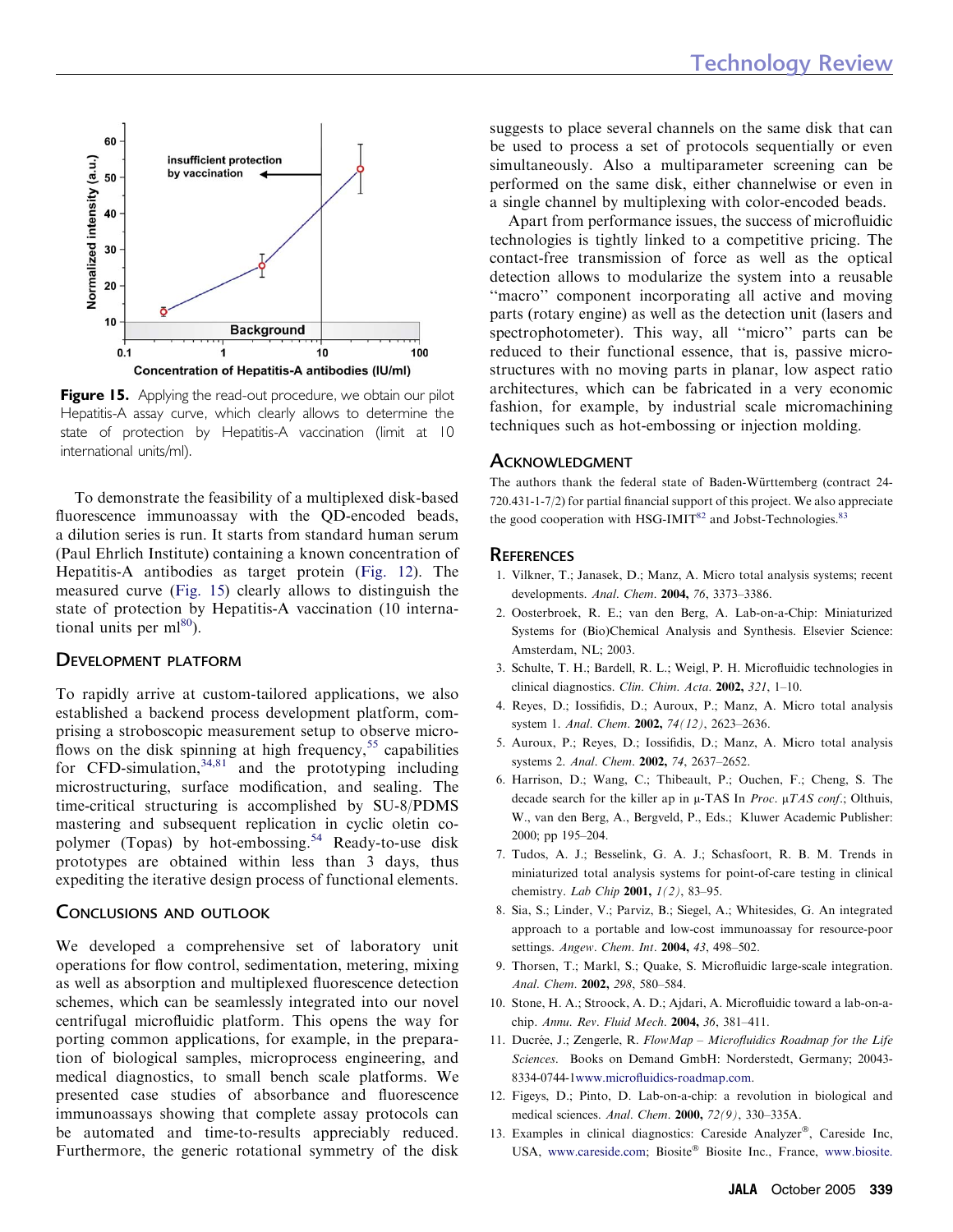<span id="page-9-0"></span>[com;](http://www.biosite.com) Pelikan Sun™ of Pelikan Technologies Inc., USA, [www.pelikan](http://www.pelikantechnologies.com)[technologies.com;](http://www.pelikantechnologies.com) Chempaq Analyzer, Chempaq A/S, Denmark, [www.chempaq.com;](http://www.chempaq.com) i-STAT Portable Clinical Analyzer, i-STAT Corp., USA, [www.istat.com](http://www.istat.com), (all URLs accessed 2004).

- 14. Harrison, D. J.; Flury, K.; Seiler, K.; Fan, Z.; Effenhauser, C. S.; Manz, A. Micromachining a miniaturized capillary electrophoresis based chemical analysis system on a chip. Science. 1993, 261, 895– 897.
- 15. Effenhauser, C. S.; Manz, A.; Widmer, H. M. Glass chips for high speed capillary electrophoresis separations with sub-micron plate heights. Anal. Chem. 1993, 65, 2637–2642.
- 16. Srinivasan, V.; Pamuala, V.; Pollack, M.; Fair, R. A digital microfluidic biosensor for multianalyte detection. IEEE. 2003, 3, 327-330.
- 17. Major, J. Challenges and opportunities in high throughput screening: implications for new technologies. J. Biomol. Screen. 1998, 3, 13-17.
- 18. Madou, M.; Kellogg, G. LabCD: a centrifuge-based platform for diagnostics. Proc. SPIE 1998, 3259, 80–93.
- 19. Madou, M.; Lu, Y.; Lai, S.; Lee, J.; Daunert, S. A Centrifugal microfluidic platform: a comparison, micro total analysis systems. In Proc.  $\mu TAS$  conf.; van den Berg, A., Bergveld, P., Eds.; Kluwer Academic Publisher: 2000; pp 565–570.
- 20. Madou, M.; Lee, L.; Daunert, S.; Lai, S.; Shih, C. Design and fabrication of CD-like microfluidic platforms for diagnostics: microfluidic functions. Biomed. Microdevices 2001, 3(3), 245-254.
- 21. Madou, M.; Lu, Y.; Lai, S.; Koh, C.; Lee, L. J.; Wenner, B. R. A novel design on a CD disc for 2-point measurement. Sens. Actuators A Phys. 2001, 91, 301–306.
- 22. Ekstrand, G.; Holmquist, C.; Oerleforn, A. E.; Hellmann, B.; Larsson, A.; Andersson, P. Microfluidics in a rotating CD. In Proc.  $\mu TAS$  conf.; van den Berg, A., Bergveld, P., Eds.; Kluwer Academic Publisher: Dodrecht, Netherlands; 2000; pp 311–314.
- 23. Thorsén, G.; Ekstrand, G.; Selditz, U.; Wallenborg, S. R.; Andersson, P. Integrated microfluidic for parallel processing of proteins in a CD microlaboratory. In Proc.  $\mu TAS$  conf. MESA Monographs; pp 457-460.
- 24. Inganäs, M.; Ekstrand, G.; Enström, J.; Dérand, H.; Andersson, P. Quantitative bioaffinity assays at nanoliter scale, parallel analysis of crude protein mixtures, In Proc.  $\mu TAS$  conf. Kluwer Academic Publisher: Dodrecht, Netherlands; 2001; pp 91–92.
- 25. Duffy, D. C.; Gills, H. L.; Lin, J.; Sheppard, N. F.; Kellog, G. J. Microfabricated centrifugal microfluidic systems: characterization and multiple enzymatic assays. Anal. Chem. 1999, 71(20), 4669–4678.
- 26. Gustafsson, M.; Hirschberg, D.; Palmberg, C.; Jörnvall, H.; Bergmann, T. Integrated sample preparation and MALDI mass spectrometry on a microfluidic compact disk. Anal. Chem.  $2004$ ,  $76(2)$ ,  $253-502$ .
- 27. Zeng, J.; Banerjee, D.; Deshpande, M.; Gilbert, J.; Duffy, C. D.; Kellog, D. J. Design analysis of capillary burst valves in centrifugal microfluidics, In Proc. µTAS conf.; Kluwer Academic Publisher: Dodrecht, Netherlands; 2000; pp 579–582.
- 28. Badr, I.; Johnson, R.; Madou, M.; Bachas, L. Fluorescent ion-selective optode membranes incorporated onto a centrifugal microfluidics platform. Anal. Chem. 2002, 74, 5569–5575.
- 29. Lai, S.; Wang, S.; Luo, J.; Lee, L.; Yang, S.; Madou, M. Design of a compact disk-like microfluidic platform for enzyme-linked immunosorbent assay. Anal. Chem. 2004, 76, 1832–1837.
- 30. Puckett, L.; Dikici, E.; Lai, S.; Madou, M.; Bachas, L. G.; Daunert, S. Investigation into the applicability of the centrifugal microfluidics

platform for the development of protein–ligand binding assays incorporating enhanced green fluorescent protein as a fluorescent reporter. Anal. Chem. 2004, 76, 7263–7268.

- 31. Schembri, C.; Burd, T.; Kopf-Sill, A.; Shea, L.; Braynin, B. Centrifugation and capillarity integrated into a multiple analyte whole-blood analyzer. J. Autom. Methods Manage. Chem. 1995, 17(3), 99–104.
- 32. Kim, J.; Jang, S. H.; Jia, G. Y.; Zoval, J. V.; Da Silva, N. A.; Madou, M. J. Cell lysis on a microfluidic CD (compact disc). Lab Chip 2004, 516– 522.
- 33. Brenner, T.; Grumann, M.; Beer, C.; Zengerle, R.; Ducrée, J. Microscopic characterization of flow patterns in rotating microchannels. In Proc. MICRO.tec; VDE Verlag GmbH: Berlin, Germany; 2003; pp 171–175.
- 34. Ducrée, J.; Brenner, T.; Glatzel, T.; Zengerle, R. Coriolis-induced switching and mixing of laminar flows in microchannels, In Proc. MICRO.tec; VDE Verlag GmbH: Berlin, Germany; 2003; pp 397–404.
- 35. Ducrée, J.; Brenner, T.; Zengerle, R. A coriolis-based split-andrecombine laminator for ultrafast mixing on rotating disks, In Proc. µTAS conf.; Northrup, M.A.; Jensen, K.F.; Harrison, J.D.; Eds.; Royal Society of Chemistry, Cambridge, UK; 2003; 1 pp 903–906.
- 36. Brenner, T.; Glatzel, T.; Zengerle, R.; Ducrée, J. Frequency dependent transversal flow control for centrifugal lab-on-a-disk platforms. Lab Chip 2005, 5, 146–150.
- 37. Haeberle, S.; Zengerle, R.; Ducrée, J. Online process control for centrifugal micromixing, In Proc. Transducers conf.; IEEE: Piscataway, NJ; 2005; pp 1525–1529.
- 38. Haeberle, S.; Brenner, T.; Schlosser, H. -P.; Zengerle, R.; Ducrée, J. Centrifugal micromixer. Chem. Eng. Technol. 2005, 25(5), 613–616.
- 39. Ducrée, J.; Schlosser, H. -P.; Glatzel, T.; Haeberle, S.; Grumann, M.; Brenner, T.; Zengerle, R. Centrifugal platform for high-throughput reactive micromixing, In Proc. uTAS conf.; Laurell, T., Nilsson, J., Jensen, K., Harrison, D. J., Kutter, J. P., Eds.; Royal Society of Chemistry: Cambridge, UK; 2004; pp 554–556.
- 40. Haeberle, S.; Schlosser, H.-P.; Zengerle, R.; Ducrée, J. A centrifugebased microreactor. Proc. IMRET-8, 2005.
- 41. Grumann, M.; Riegger, L.; Nann, T.; Riegler, J.; Ehlert, O.; Mittenbühler, K.; Urban, G.; Pastewka, L.; Brenner, T.; Zengerle, R.; Ducrée, J. Parallelization of chip-based fluorescence immuno-assays with quantum-dot labelled beads, In Proc. Transducers conf.; IEEE: Piscataway, NJ; 2005; pp 1114–1118.
- 42. Grumann, M.; Moser, I.; Steigert, J.; Riegger, L.; Geipel, A.; Kohn, C.; Urban, G.; Zengerle, R.; Ducrée, J. Optical beam guidance in monolithic polymer chips for miniaturized colorimetric assays, In Proc. MEMS conf.; IEEE: Piscataway, NJ; 2005; pp 108–112.
- 43. Grumann, M.; Dube, M.; Brefka, T.; Steigert, J.; Riegger, L.; Brenner, T.; Mittmann, K.; Zengerle, R.; Ducrée, J. Direct haemoglobin measurement by monolithically integrated optical beam guidance, In Proc. Transducers conf.; IEEE: Piscataway, NJ; 2005; pp 1106–1110.
- 44. Brenner, T.; Haeberle, S.; Zengerle, R.; Ducrée, J. Continuous centrifugal separation of whole blood on disk, In Proc.  $\mu TAS$  conf.; Laurell, T., Nilsson, J., Jensen, K., Harrison, J. D., Kutter, J. P., Eds.; Royal Society of Chemistry: Cambridge, UK; 2004; pp 566–569.
- 45. Grumann, M.; Geipel, A.; Riegger, L.; Zengerle, R.; Ducrée, Magnetohydrodynamic micromixing with magnetic beads on centrifugal microfluidics, In J. Proc. µTAS conf.; Laurell, T., Nilsson, J., Jensen, K., Harrison, J. D., Kutter, J. P., Eds.; Royal Society of Chemistry: Cambridge, UK; 2004; pp 593–595.